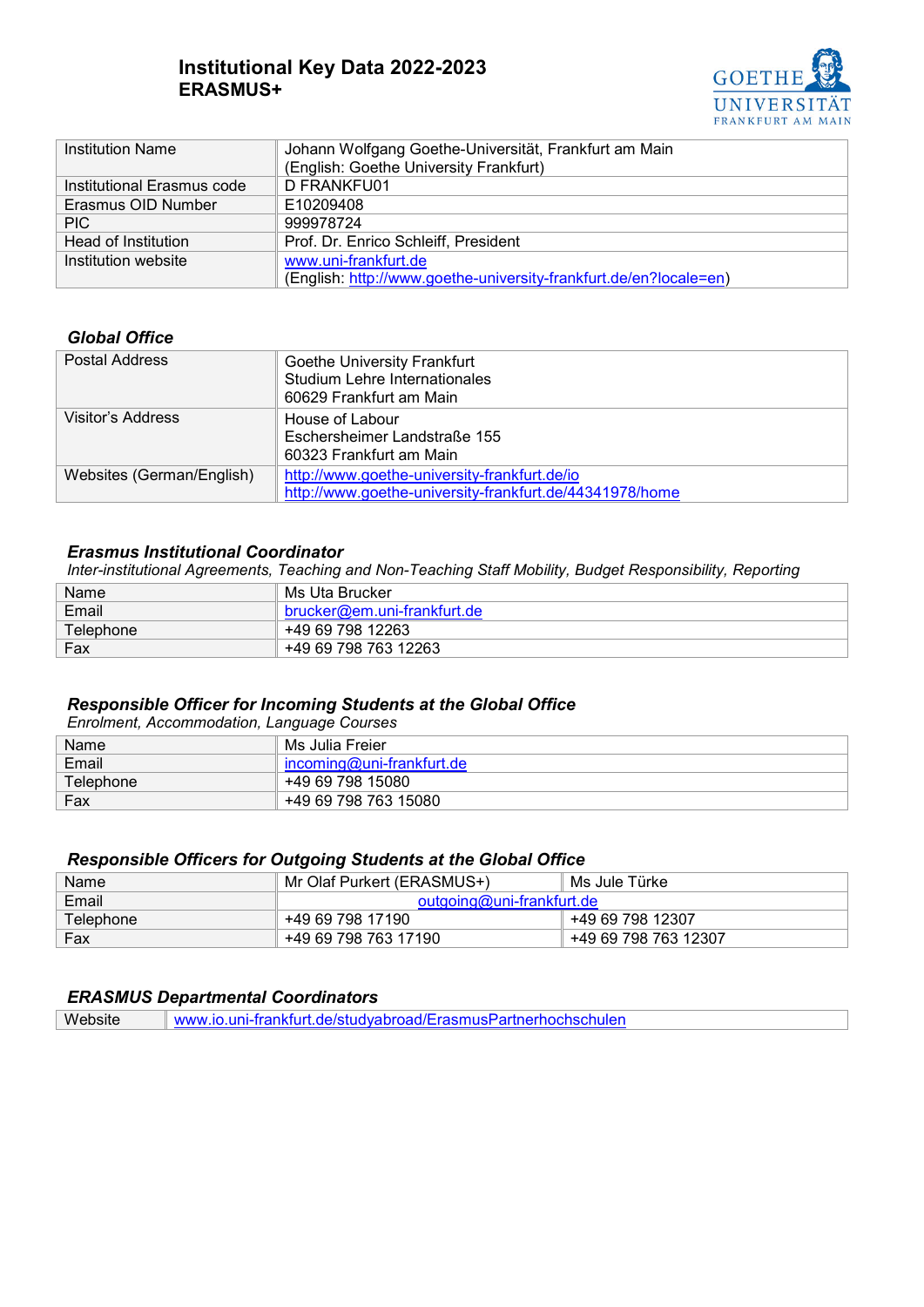# **Institutional Key Data 2022-2023 ERASMUS+**



## *Academic Calendar 2022-2023*

| <b>Winter Term (Semester 1)</b>                |                                                      |  |  |
|------------------------------------------------|------------------------------------------------------|--|--|
| <b>Application Deadline</b>                    | June 15 <sup>th</sup>                                |  |  |
| Intensive Language Course (free of charge)     | four weeks in September                              |  |  |
| Duration of Winter Term                        | October 1 <sup>st</sup> until March 31 <sup>st</sup> |  |  |
| Lecture Period (exam period $\sim$ mid- to end | October 17th until February 10th                     |  |  |
| February)                                      |                                                      |  |  |
| <b>Christmas Vacation</b>                      | December 24th until January 7th                      |  |  |
|                                                |                                                      |  |  |

| <b>Summer Term (Semester 2)</b>                      |                                                        |
|------------------------------------------------------|--------------------------------------------------------|
| <b>Application Deadline</b>                          | December 15 <sup>th</sup>                              |
| Intensive Language Course (free of charge)           | three weeks in March                                   |
| Duration of Summer Term                              | April 1 <sup>st</sup> until September 30 <sup>th</sup> |
| Lecture Period (exam period $\sim$ mid- to end July) | April 11 <sup>th</sup> until July 14 <sup>th</sup>     |

## *ERASMUS Nomination and Application Procedure*

Deadline for student nominations by your Global Office is May 15<sup>th</sup> for the winter term and November 15<sup>th</sup> for the summer term. Nominations must be submitted to Ms Julia Freier and also to the respective departmental coordinator (see link on page 1). Please provide correct email-addresses of all nominated students as further correspondence will take place per email.

Once nominated by the sending institution students are required to fill in the online ERASMUS application form. The online application form will be made available by Mid-April for students coming in the fall term, and by the beginning of November for students coming in the summer term. After transmitting the online application, students have to generate the application form as PDF document with Adobe Acrobat and have it signed by their coordinator before uploading it in their personal work-flow.

#### **Please note: The online application is only valid if signed and stamped by the home university!**

**Complete student documents must reach Ms Freier by June 15th for the winter term or December 15th for the summer term at the latest.** 

| <b>Subject Area Information</b>             | Please always state the ERASMUS subject area of the nominated students!<br>If your students want to study in a field of study /department outside of our<br>cooperation, they need to contact the departmental coordinator of this<br>cooperation as well as the department they wish to study in. If both coordinators<br>agree then please forward this information to Ms Freier. |
|---------------------------------------------|-------------------------------------------------------------------------------------------------------------------------------------------------------------------------------------------------------------------------------------------------------------------------------------------------------------------------------------------------------------------------------------|
| <b>Online Application Forms</b>             | http://www.io.uni-frankfurt.de/incoming/preparations                                                                                                                                                                                                                                                                                                                                |
| <b>Decision Response</b>                    | The admission documents will be made available at the beginning of February<br>(for the summer term) / August (for the winter term).                                                                                                                                                                                                                                                |
| Extension of Study Abroad<br><b>Periods</b> | For the extension of a study abroad period, please inform Ms Freier by June 30 <sup>th</sup><br>(extension for winter term) / December 31 <sup>st</sup> (extension for summer term) per<br>email because in this case a standard nomination is not necessary.                                                                                                                       |
| <b>Transcripts of Records</b>               | A Transcript of Records will be issued by the receiving institution no later than<br>five weeks after the assessment period has finished if students have handed in<br>all necessary documents.<br>https://www.goethe-university-frankfurt.de/47971870/Transcript-of-Records                                                                                                        |
| <b>Cancellation</b>                         | If one of your students decides to cancel his study abroad period, we kindly ask<br>you to inform Ms Freier as soon as possible.                                                                                                                                                                                                                                                    |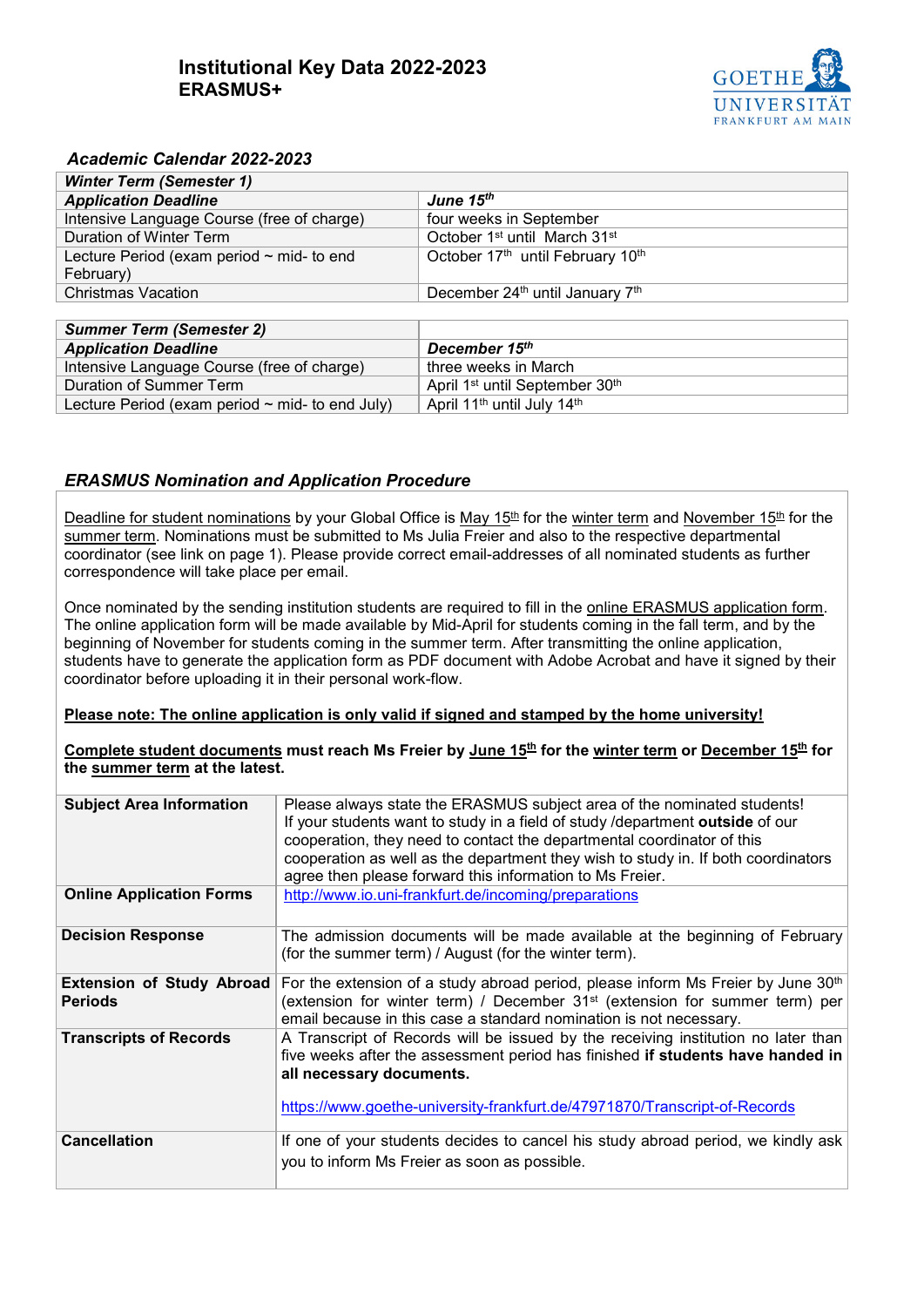# **Institutional Key Data 2022-2023 ERASMUS+**



## *General Information*

| General Information for            | http://www.io.uni-frankfurt.de/incoming/en                                    |
|------------------------------------|-------------------------------------------------------------------------------|
| <b>Visiting Students and</b>       |                                                                               |
| Academic Information of all        |                                                                               |
| Faculties/Departments              |                                                                               |
| <b>Guide for Visiting Students</b> | http://www.io.uni-frankfurt.de/incoming/guide                                 |
| <b>Support Networks</b>            | http://www.goethe-university-frankfurt.de/44422531/support networks           |
| <b>Course Catalog</b>              | https://gis.server.uni-frankfurt.de                                           |
|                                    | (switch the language to English, choose Courses and then Search for Lectures) |
| <b>Grading System</b>              | http://www.uni-                                                               |
|                                    | frankfurt.de/54720922/Veroeffentlichungsversion Rahmenordnung-komplett.pdf    |
|                                    | (German version, see p.39ff)                                                  |
|                                    | http://www.luq.uni-frankfurt.de/54065524/Veroeffentlichungsversion-           |
|                                    | Rahmenordnung- englisch.docx (English version, see p.38ff)                    |
| Information for Disabled           | Goethe-Universität — Inklusive Hochschule (goethe-university-frankfurt.de)    |
| <b>Students</b>                    |                                                                               |

### *Accommodation Details*

**We cannot guarantee student housing for all ERASMUS students. Application forms for accommodation in student housing are only available from Ms Julia Freier after she has received the official student nomination via the home institution of the applicant.** 

| Period of tenancy for<br>Semester 1                  | September 1 <sup>st</sup> until February 28 <sup>th</sup> / July or August 31 <sup>st</sup> depending on the student<br>residence (for 2 semesters).                                                                                                                                                                                                                                                                    |  |
|------------------------------------------------------|-------------------------------------------------------------------------------------------------------------------------------------------------------------------------------------------------------------------------------------------------------------------------------------------------------------------------------------------------------------------------------------------------------------------------|--|
| <b>Application Deadline for</b><br><b>Semester 1</b> | approx. Mid-May                                                                                                                                                                                                                                                                                                                                                                                                         |  |
| Period of tenancy for                                | March 1 <sup>st</sup> until July 31 <sup>st</sup>                                                                                                                                                                                                                                                                                                                                                                       |  |
| Semester 2 starts on                                 | Hansaallee: March 1st until August 31st                                                                                                                                                                                                                                                                                                                                                                                 |  |
| <b>Application Deadline for</b><br><b>Semester 2</b> | approx. Mid-November                                                                                                                                                                                                                                                                                                                                                                                                    |  |
| <b>Contact person</b>                                | Ms Julia Freier (incoming students) /<br>Ms Isabelle de Porras (incoming staff)                                                                                                                                                                                                                                                                                                                                         |  |
| <b>Contact details</b>                               | For students:<br>Ms Julia Freier<br><b>Global Office</b><br>House of Labour<br>Eschersheimer Landstraße 155<br>D-60323 Frankfurt am Main<br>Tel.: +49-(0)69-798-15080<br>E-Mail: incoming@uni-frankfurt.de<br>For staff:<br>Mrs Isabelle de Porras<br><b>Campus Westend</b><br>Bauleitgebäude<br>D-60629 Frankfurt am Main<br>Tel.: +49-69-798-17193<br>Fax: +49-69-798-763-17193<br>E-Mail: Porras@em.uni-frankfurt.de |  |
| Website                                              | For students:<br>http://www.goethe-university-frankfurt.de/44421703/accommodation                                                                                                                                                                                                                                                                                                                                       |  |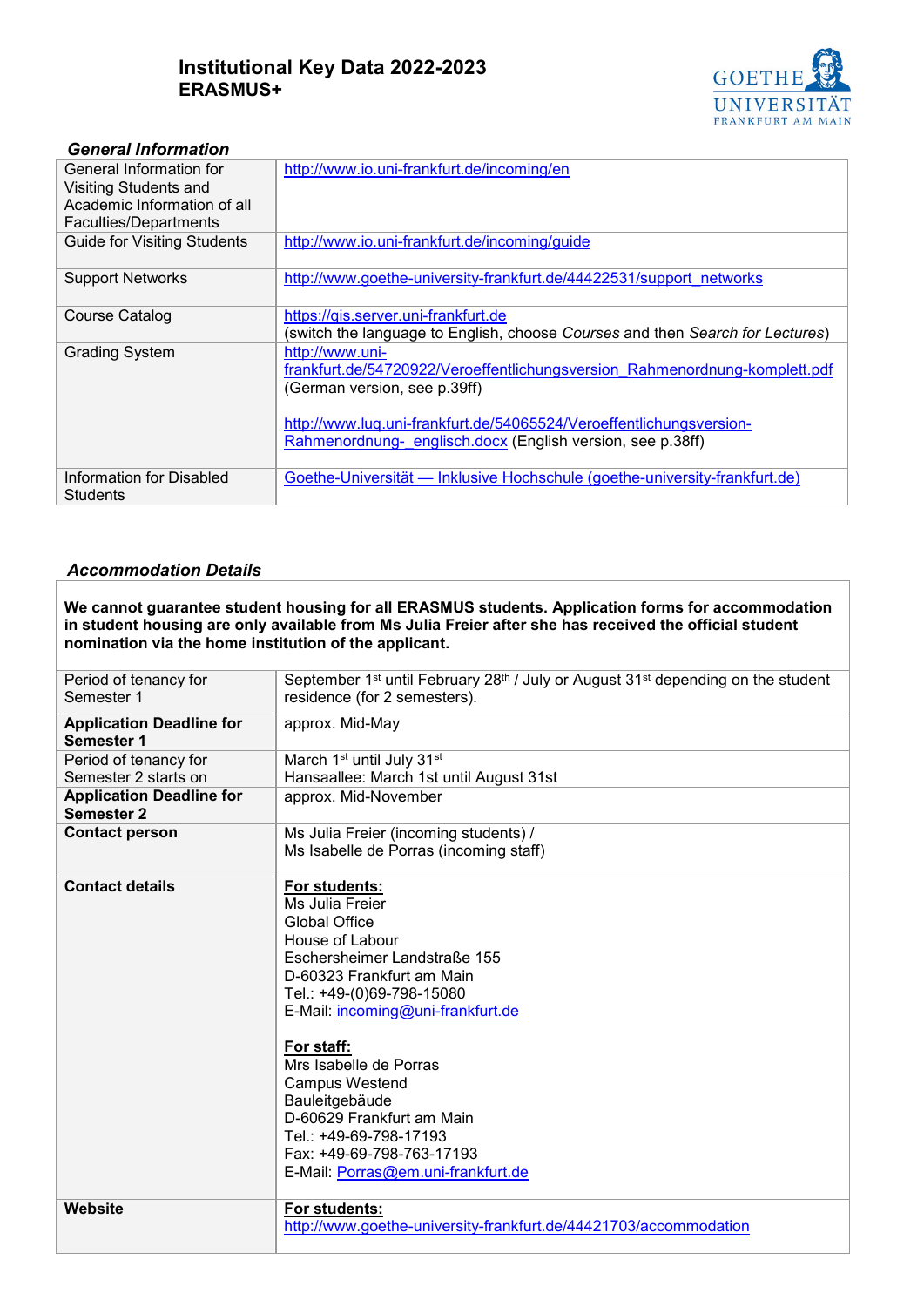

| https://www.studentenwerkfrankfurt.de/en/advising-services/international-  |
|----------------------------------------------------------------------------|
| students/accommodation                                                     |
| https://www.studentenwerkfrankfurt.de/en/accommodation/general-information |
|                                                                            |
| For staff:                                                                 |
| http://www2.uni-frankfurt.de/45730456/Accommodation                        |
|                                                                            |

### *German Language Courses*

In September and March, before the start of term, Goethe University offers an **Intensive German Language Course** ("DIA") designed especially for visiting students. The course is **free of charge** for Erasmus students. **Students who want to enroll in the language course have to indicate it on the online Erasmus application form.**

**During the semester** the "Internationales Studienzentrum" offers **various German language courses** ("studienbegleitende Deutschkurse"), even a course for level A2.

Students can find the schedule in the course catalogue -> course overview -> other courses -> Internationales Studienzentrum -> Deutsch im Studium -> Kurse für Programmstudierende (Erasmus). Thev need to enroll through QIS/LSF [\(https://qis.server.uni-frankfurt.de\)](https://qis.server.uni-frankfurt.de/).

For any questions pertaining to the courses and how to register, students can contact the German as a Foreign Language Department (*Internationales Studien- und Sprachenzentrum* (ISZ)) [\(deutsch-im-studium@uni](mailto:deutsch-im-studium@uni-frankfurt.de)[frankfurt.de\)](mailto:deutsch-im-studium@uni-frankfurt.de).

### *Recommended language skills*

The sending institution, following agreement with our institution, is responsible for providing support to its nominated candidates so that they can have the recommended language skills at the start of the study or teaching period. If nominated students do not reach the required level, they should contact their departmental coordinator at Goethe University, in order to check if exceptions are possible or not. The decision should be forwarded to Ms Freier.

| Type of mobility                    | Language(s) of instruction                                     | Recommended language of<br>instruction level according to CEFR |
|-------------------------------------|----------------------------------------------------------------|----------------------------------------------------------------|
| <b>Student Mobility for Studies</b> | German                                                         | B1                                                             |
|                                     | (unless otherwise stated in the inter-institutional agreement) |                                                                |
| <b>Staff Mobility for Teaching</b>  | German / English                                               |                                                                |
|                                     | (unless otherwise stated in the inter-institutional agreement) |                                                                |

*For an easier and consistent understanding of language requirements, use of the Common European Framework of Reference for Languages (CEFR) is recommended, see* 

*<http://europass.cedefop.europa.eu/en/resources/european-language-levels-cefr>*

#### *Visa*

Our institution will provide assistance, when required, in securing visas for incoming and outgoing students/staff, according to the requirements of the Erasmus Charter for Higher Education. Information and assistance can be provided by the following contact points and information sources:

| <b>Contact person</b>  | Ms Julia Freier (incoming students) / Mr Florian von Bothmer (incoming staff)                                                                                                                       |
|------------------------|-----------------------------------------------------------------------------------------------------------------------------------------------------------------------------------------------------|
| <b>Contact details</b> | For students:<br>Ms Julia Freier<br>Global Office<br>House of Labour<br>Eschersheimer Landstraße 155<br>D-60323 Frankfurt am Main<br>Tel.: +49-(0)69-798-15080<br>E-Mail: incoming@uni-frankfurt.de |